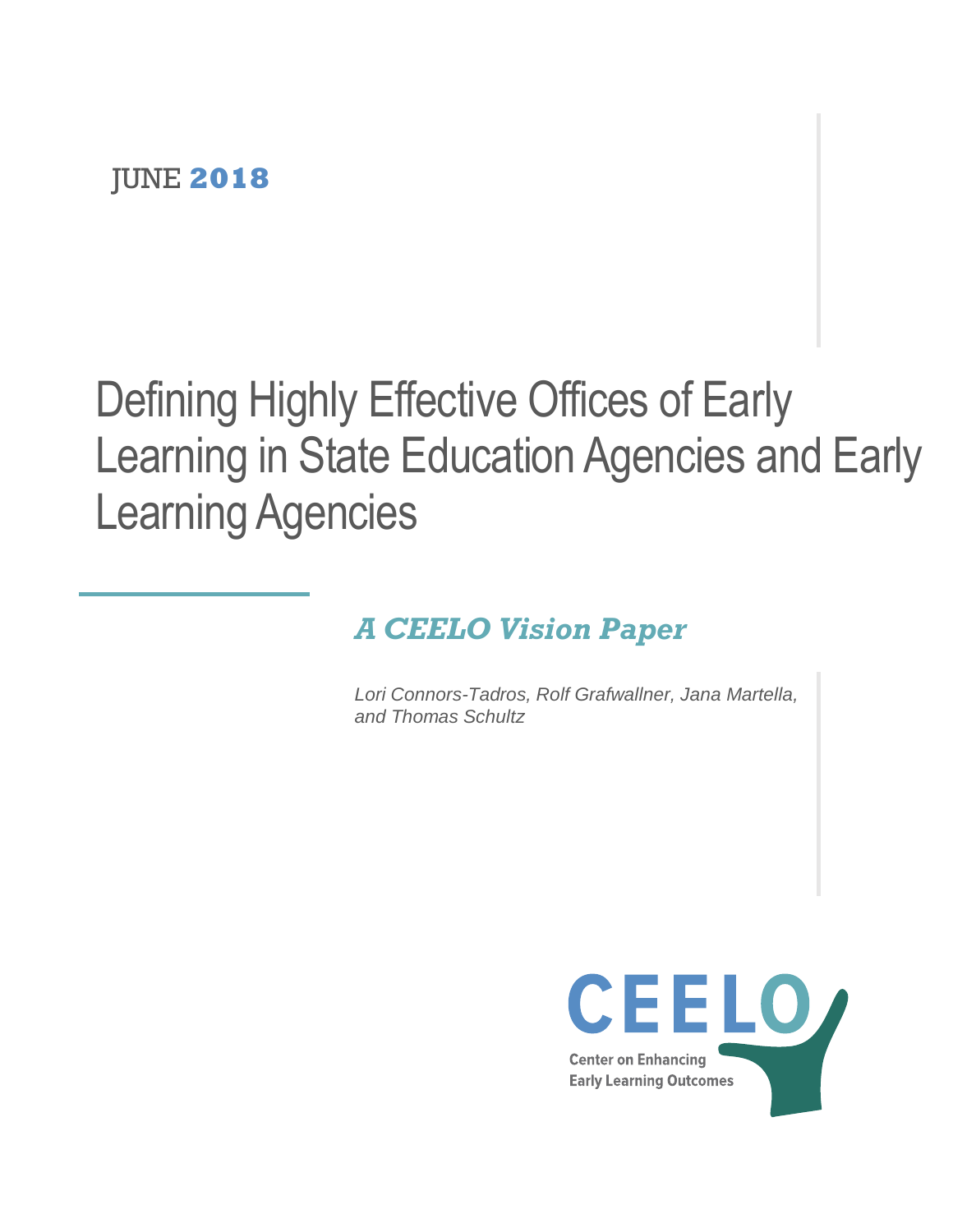The Center on Enhancing Early Learning Outcomes' (CEELO) [mission](http://ceelo.org/) is to strengthen the capacity of State Education Agencies and state Early Learning Agencies to lead sustained improvements in early learning opportunities and outcomes. These agencies have authority to establish and implement policies, administer funding and provide oversight for programs serving young children, depending on the state agency structure. Regardless of governance structure, strong leaders, highly capable staff, and effective and efficient functions within state agencies are critical to achieving the goal of enhanced early learning outcomes.

There are generally three models of governance in early childhood: 1) coordinated governance across multiple state agencies; 2) consolidated functions within in one agency and a designated Office of Early Learning (OEL); and 3) creation of a new state agency focused on early childhood services. $1$  The goal of these offices is to create greater policy coherence and more efficient delivery of services. For example, the Race to the Top-Early Learning Challenge states had a specific goal to strengthen the infrastructure for the early childhood systems, and the states receiving these grants had varying governance structures. There is some evidence that coordinated governance did help facilitate policy coherence and service integration in these states, however, since the funding was time-limited the long-term sustainability and impact is uncertain.  $2$ 

The intention of this paper is to describe a vision for an effective OEL, regardless of the "governance" structure. We reviewed the literature on leadership and organizational effectiveness, interviewed early childhood state and national leaders, and drew on the more than 30 years of experience in the field of the authors. The paper is a first step toward a deeper understanding of what it takes to be a highly effective office of early learning in state government that improves outcomes for children. We do not address everything needed to improve outcomes but do offer this vision as an opportunity to engage and deepen the discussion.

### *What is an Office of Early Learning?*

The term Office of Early Learning (OEL) is a generic term that describes state offices overseeing early childhood programs and services. Not all states have a single Office of Learning (see side bar), but many do. For the most part, the Office of Early Learning has authority to oversee programs, set or inform policy, establish guidance, issue and oversee grants, and provide oversight for programs and services that serve young children. In some instances, these offices are responsible for the administration of programs and services for young children.<sup>3</sup> The primary function of most OEL's is

 $\overline{a}$ 

<sup>1</sup> Regenstein, E & Lipper, K. (2013). A Framework for Choosing a State-Level Early Childhood Governance System. Retrieved from http://www.buildinitiative.org/WhatsNew/ViewArticle/tabid/96/ArticleId/628/A-Framework-for-Choosinga-State-Level-Early-Childhood-Governance-System.aspx

<sup>2</sup> Dichter, H. (2015). State System Building Through Governance. Retrieved from

http://www.buildinitiative.org/Portals/0/Uploads/Documents/E-

BookChapter1StateSystemsBuildingThroughGovernance.pdf

<sup>&</sup>lt;sup>3</sup> Some Offices of Early Learning are responsible for programs and services for children from birth through age five or kindergarten entry. In other instances, these offices oversee programs that focus only on infants and toddlers. Still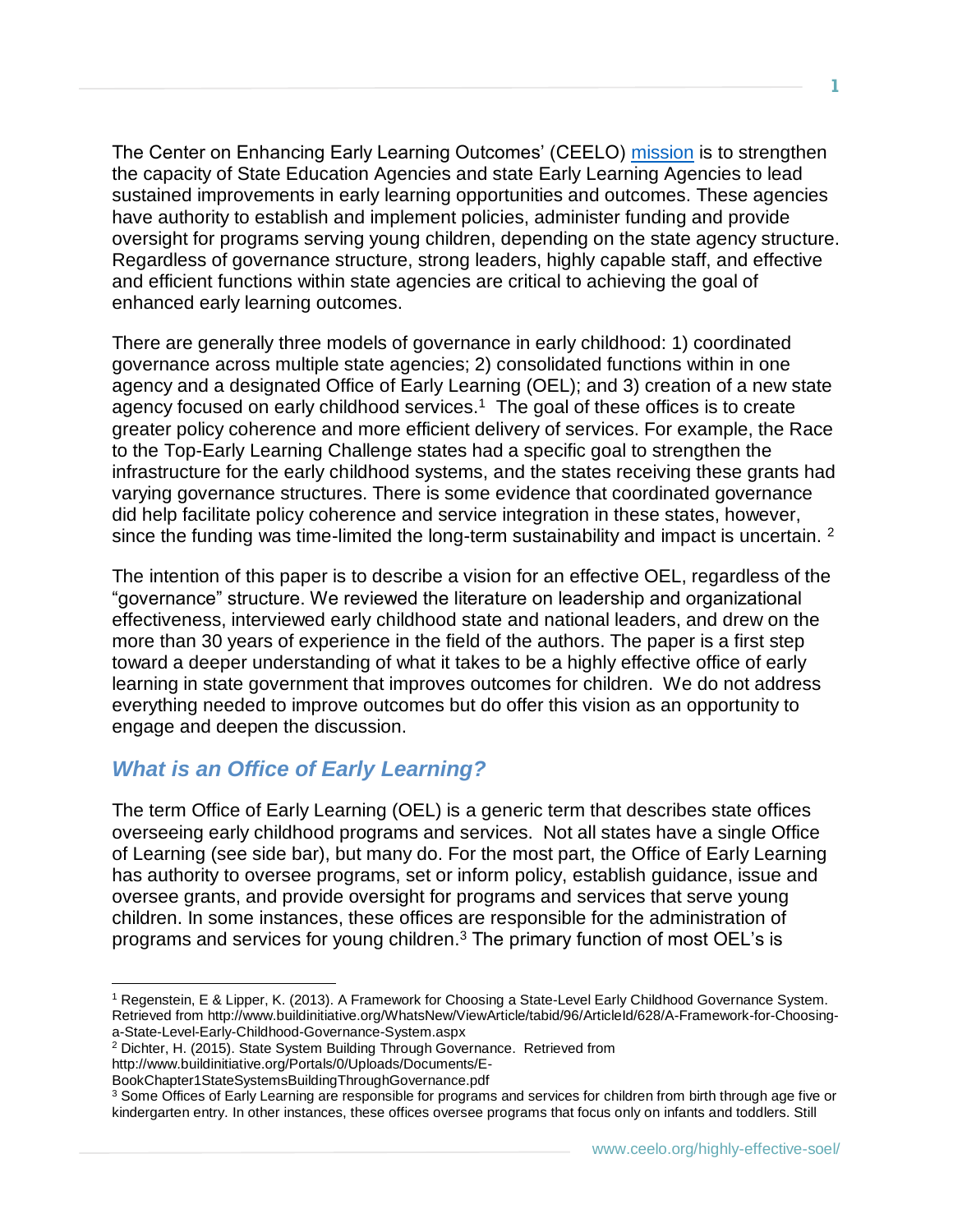related to the early learning programs it is charged with overseeing. For example, the function of an OEL charged solely with overseeing early childhood special education programs and services differs from an OEL that is responsible for overseeing all U.S. Department of Education-funded as well as state-funded early education programs and services.<sup>4</sup>

### *Why is State OEL Capacity Important?*

Across the country, state agencies are responsible for managing more than \$20 billion in program funding for early childhood programs that fund services for children from birth through third grade.

The primary function of an OEL is to administer programs and funding that serve children from birth through third grade. Most of these programs are designed to address current inequities in access to high-quality education for all children, and to prevent or narrow achievement gaps. As noted in the CCSSO report, *Equity Starts Early*, chief state school officers are "redoubling their commitment to the early years as an essential mechanism for tackling inequity and underachievement."  $5$  The case is clear  $-$  to manage programs and achieve this aspirational goal, each state needs a highly effective OEL with strong leaders, highly capable staff, and effective and efficient functions.

#### **THE CHARACTERISTICS OF A HIGH PERFORMING OFFICE OF EARLY LEARNING**

This paper presents the characteristics of high performing OELs in three dimensions $1$ :

- **Organizational Capacity**: *What highly effective OELs look like*
- **Organizational Effectiveness and Efficiency**: W*hat highly effective OELs seek to achieve*
- **Leadership and Staff Capabilities**: *What leaders and staff members of highly effective OELs know and are able to do*

<sup>4</sup> See for more information, Early Care and Education: State and Territory Governance Structures. Retrieved from https://childcareta.acf.hhs.gov/sites/default/files/public/state\_territory\_governance\_structures\_edited\_1.pdf

http://www.ccsso.org/Documents/2016/EquityStartsEarly3242016.pdf

 $\overline{a}$ 

other states have Offices of Early Learning that oversee programs and services for children who are attending pre-K and early elementary grades.

<sup>5</sup> Stark, R. (March 2016). Equity Starts Early: How Chiefs Will Build High Quality Early Education. Washington, DC: Council of Chief State School Officers. Available at: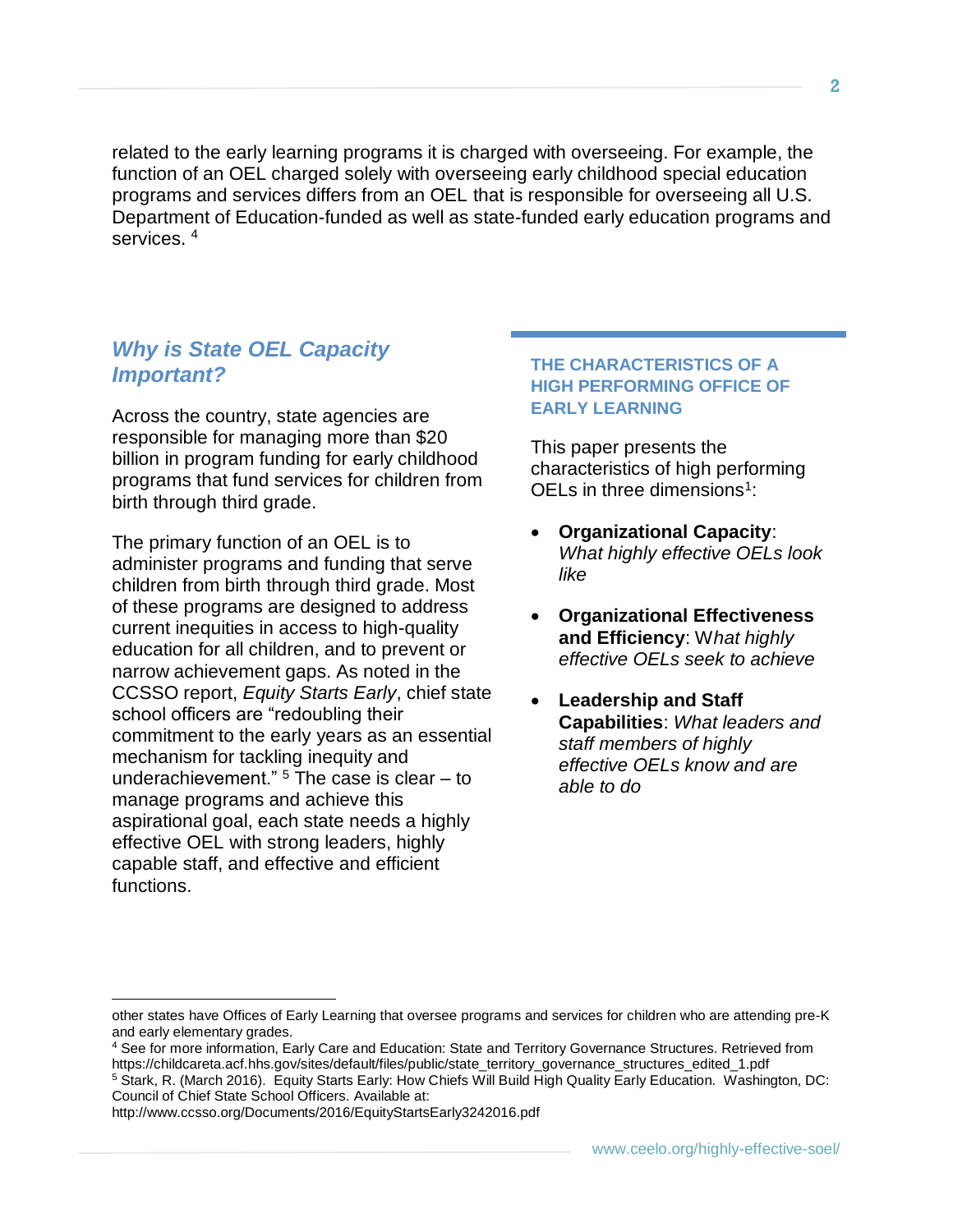# *Organizational Capacity: What Highly Effective OELs Looks Like*

*OELs with organizational capacity have sustained leadership driving a coherent early childhood vision and strategic plan, bolstered by a capable team, well-managed infrastructure and external momentum generated by cross-agency collaboration, external funding and advocacy partners, as well as gubernatorial and legislative backing and funding. High-performing OELs have the organizational capacity to maximize opportunities to advance their vision and, over time, to achieve tangible improvements in funding, program and workforce quality, equal access, reductions in the achievement gaps and improvements in outcomes for children.* 

- **Vision and Strategic Plan**: The OEL develops an ambitious, compelling vision for providing high-quality learning opportunities from early childhood to third grade for young children and their families. This vision contributes to the state's key overall priorities, such as ensuring equal educational opportunity, promoting economic development, strengthening families, or building stronger communities. The vision promotes a sense of coherence in the state's approach to managing multiple early childhood funding streams and connecting the work of early childhood programs to public schools. The vision is bolstered by a strategic plan including concrete benchmarks for the OEL as well as for state and local leaders, local schools and provider agencies, practitioners, and young children. This vision guides policy, procedures and overall work of the OEL.
- **Stakeholder Engagement and Strategic Communication:** The OEL works actively with and is responsive to the field, to policy leaders, and to partners. At the start, OEL staff engage the early childhood and public education communities in setting priorities, shaping state initiatives and providing feedback on implementation efforts. They continue this engagement to make mid-course corrections. The OEL also communicates and works closely with the governor's office, legislative leadership, state boards, media, and local government and boards of education.
- **Performance Management as well as Execution and Implementation of Policies, Programs and Initiatives:** The OEL implements effective performance management systems to support effective, accountable, cost-efficient programs and services for young children. OEL leaders foster effective staff teams and establish clear lines of reporting and ongoing progress monitoring. The OEL builds highquality systems for fiscal management; intra- and inter-agency collaboration; and regulatory, monitoring, data and reporting systems. Highly effective OELs are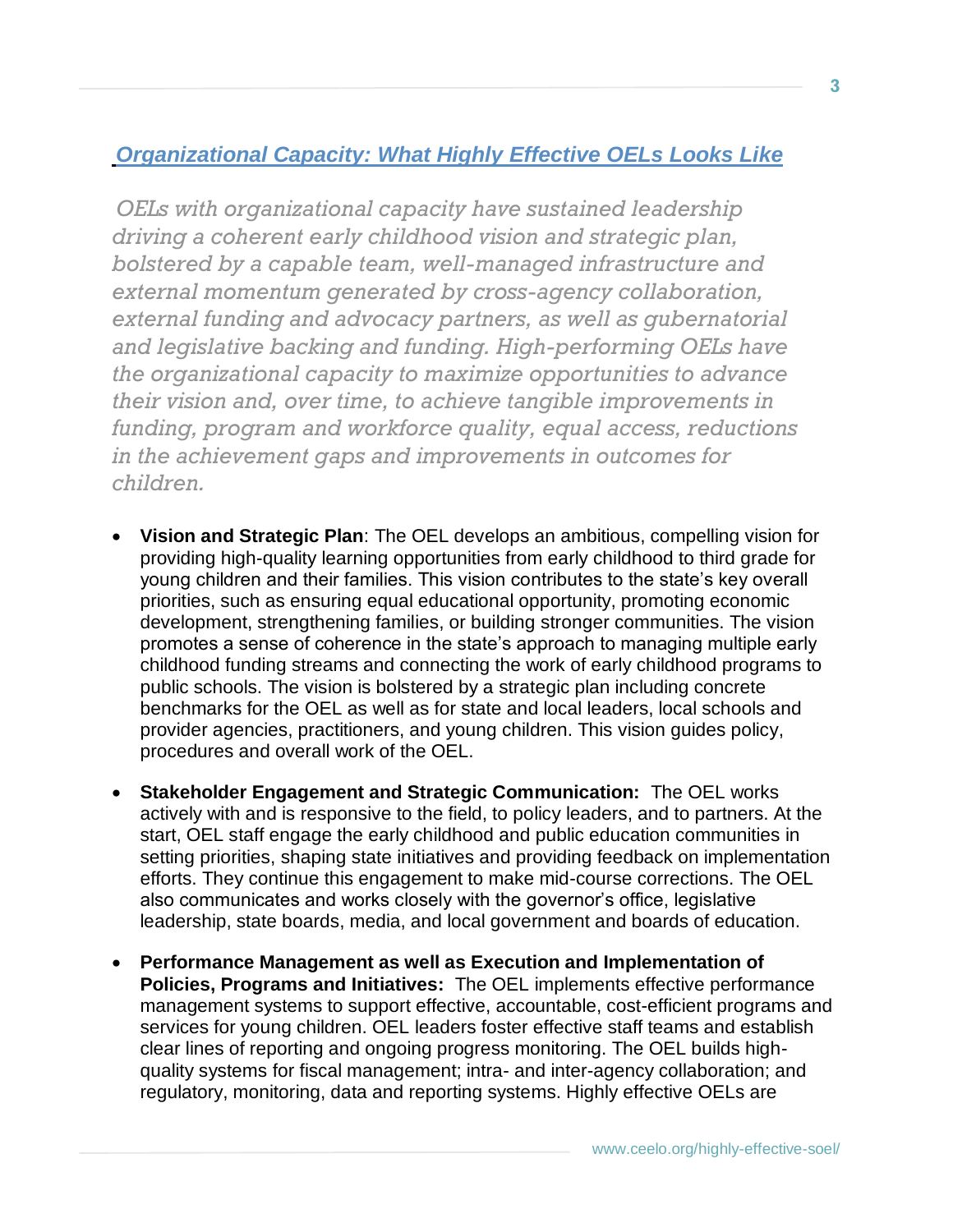responsive to inquiries in a timely manner. The OEL has a clear, results-focused strategic plan to carry out its work. In turn, there is a clear delineation of functions that are carried out directly by OEL staff, intermediate units, higher education institutions, public and private partnerships, and private vendors. When external partners are chosen, the OEL manages performance through strong procurement and progress monitoring mechanisms. Through a lens of customer service, highly effective OELs reverse negative stereotypes of state bureaucracy because of their productivity, quality, speed, responsiveness and consistency.

• **Talent Management:** To be high-performing, the OEL must have sufficient numbers of qualified, skillful personnel to effectively manage multiple programs, internal systems, improvement initiatives, and collaborative relationships. The OEL has a plan for staff recruitment and development including career civil servants, political appointees, short-term assignees such as interns and fellows, and consultants. The OEL provides time and resources to ensure that leaders and staff engage in continuous learning in key performance areas such as emerging research, implementation science, systems thinking and change, communication, and resultsbased leadership. The culture and core values include high expectations for staff but also strong support for staff members. Decisions are driven by data but also informed by the judgment and perspectives of the team. As such, leaders and staff members are proud to work for the OEL because they believe in its mission.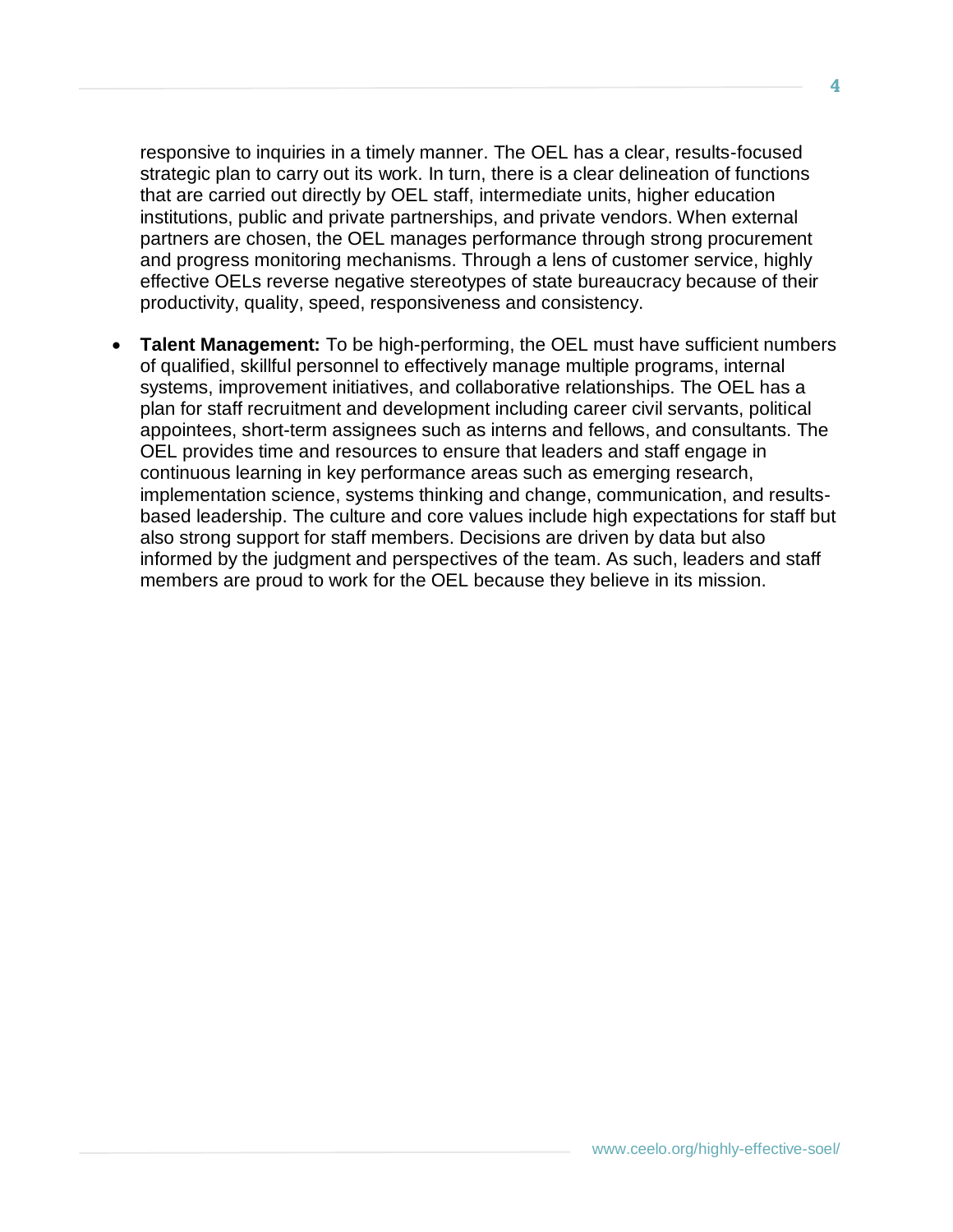## *Organizational Effectiveness: What Highly Effective OELs Seek to Achieve*

*To reach an ambitious vision for young children that drives toward outcomes, the OEL must align its many complex purposes and processes and direct them toward clear operational goals and objectives. These include incorporating research-based foundations of early learning, along with sound operations, systems implementation and performance management processes that drive toward evidence-based results.*

- **Continuous Improvement in Program Quality, Teaching and Learning, and Child Outcomes.** Over time through ongoing data systems and periodic process and impact evaluations the OEL produces data and reports that document: a) progress in program, classroom, workforce quality; b) compliance with standards; and c) outcomes for children. OELs develop student and program standards and promulgate regulations and policy to support implementation of programs and services at the local level. OEL staff have a shared vision of the goals for children and programs they are responsible for and continually assess progress towards meeting these goals.
- **Unified Data System.** The OEL links data on young children, early childhood program and workforce quality, and funding across funding sources/state and federal agencies and across birth through third grade. Data is tied to geo-mapping to show availability of highquality programs for children of different ages in neighborhoods and communities. K-3 teachers can access and use data on their children from early childhood programs and early childhood agencies can receive feedback on the progress of their children in K-3 and beyond.
- **Expertise on Curriculum, Pedagogy, Assessment, and Technology**. The OEL builds capacity of local early childhood agencies and elementary schools to help teachers improve their work with children. The OEL helps district, school and program administrators make informed decisions on curricula, assessment tools, materials and professional development. The OEL helps administrators evaluate whether these resources are aligned to state standards and have adequate evidence of effectiveness. In turn, OELs support adoption of evidence-based approaches that include curriculum to support cognitive, socio-emotional, physical and developmental outcomes for young children.
- **Family and Community Engagement**. The OEL develops and implements policy and guidance to engage families in children's learning and ensure effective transitions from early childhood programs into the primary years and beyond. The OEL directs resources to inclusively serve specific populations of families, including children experiencing homelessness, children with education special needs, children living in low-income families, and migrant children. A highly effective OEL ensures that family engagement policy is embedded in standards for programs, children's learning, and workforce preparation and improvement.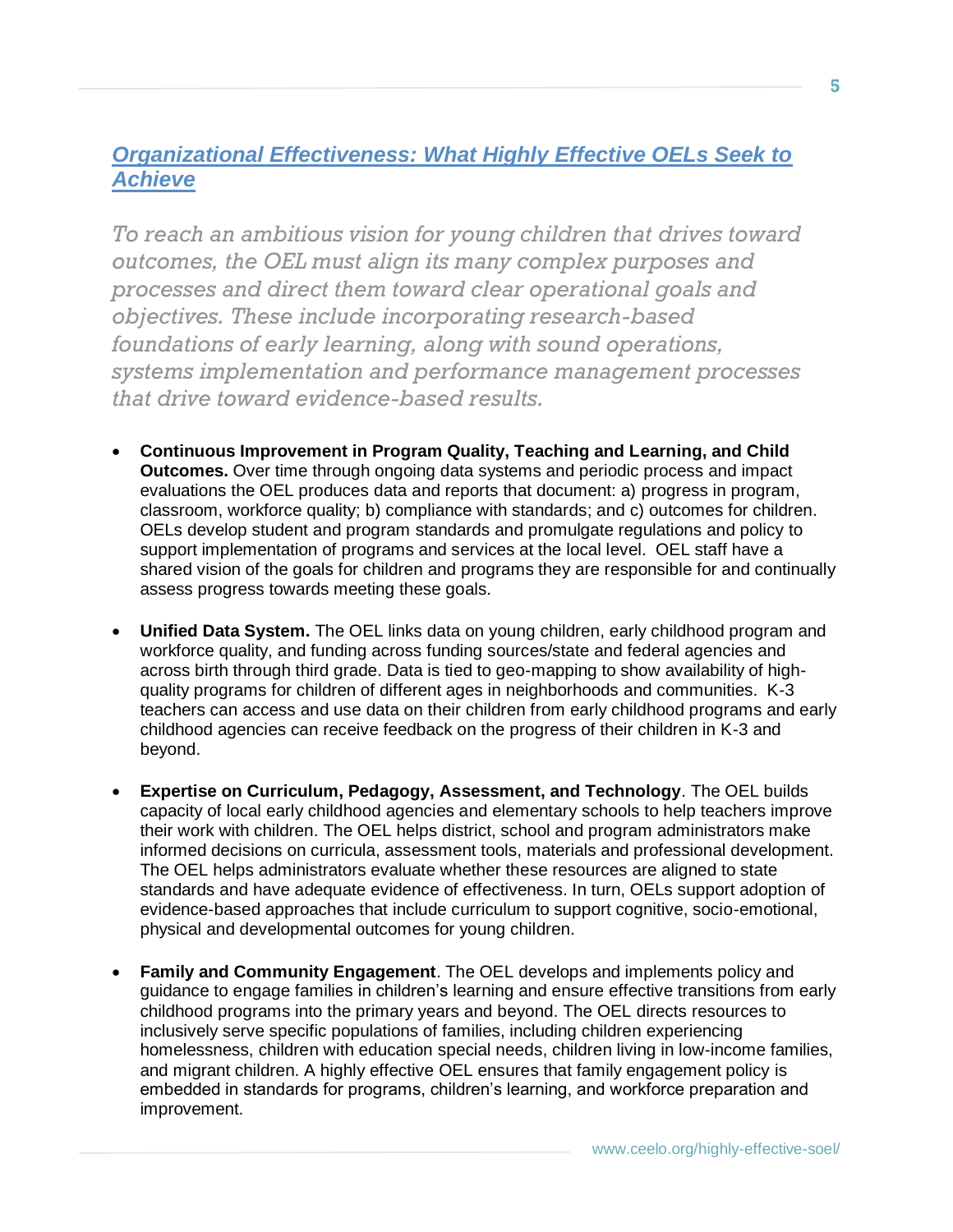- **High Performing Early Childhood Workforce.** The OEL develops policy and guidance to support the recruitment, preparation, hiring, induction, and compensation of high-quality teachers and administrators. This includes ensuring working conditions that support effective practice as well as implementing fair and coherent evaluation systems for the EC workforce. OELs set the policy and allocate resources to implement professional learning for all staff, including, teachers, teacher assistants, administrators, family engagement staff, professional development providers, and higher education faculty.
- **Systems Alignment.** The OEL links programs so that access for families to services is simplified, administrative burdens on local agencies are minimized and children enjoy a smooth pathway of birth-through third grade teaching and learning.
- **Strategic Financing.** The OEL manages resources, including garnering new resources, to implement policy that supports quality standards and a quality workforce. States use financing strategies that ensure resources are adequate to: a) implement established indicators of high-quality early education services; b) efficiently manage multiple funding sources without undue barriers or administrative burden on local programs; c) provide all children and families with equitable access to high-quality programs; and d) ensure all administrators, teachers, and staff in all settings and across all sectors are paid salaries that are equitable with those who have similar levels of education and experience.
- **Innovation.** The OEL makes programs and teachers aware of new research, tools and resources including curricula, assessments, opportunities to use technology and professional development strategies. They sponsor local efforts to innovate to inclusively serve diverse groups of young learners. OELs work collaboratively to build a more concrete, detailed, shared vision of what excellence looks like in early childhood environments. They re-examine and re-tool state standards, assessment tools and accountability strategies on a regular basis.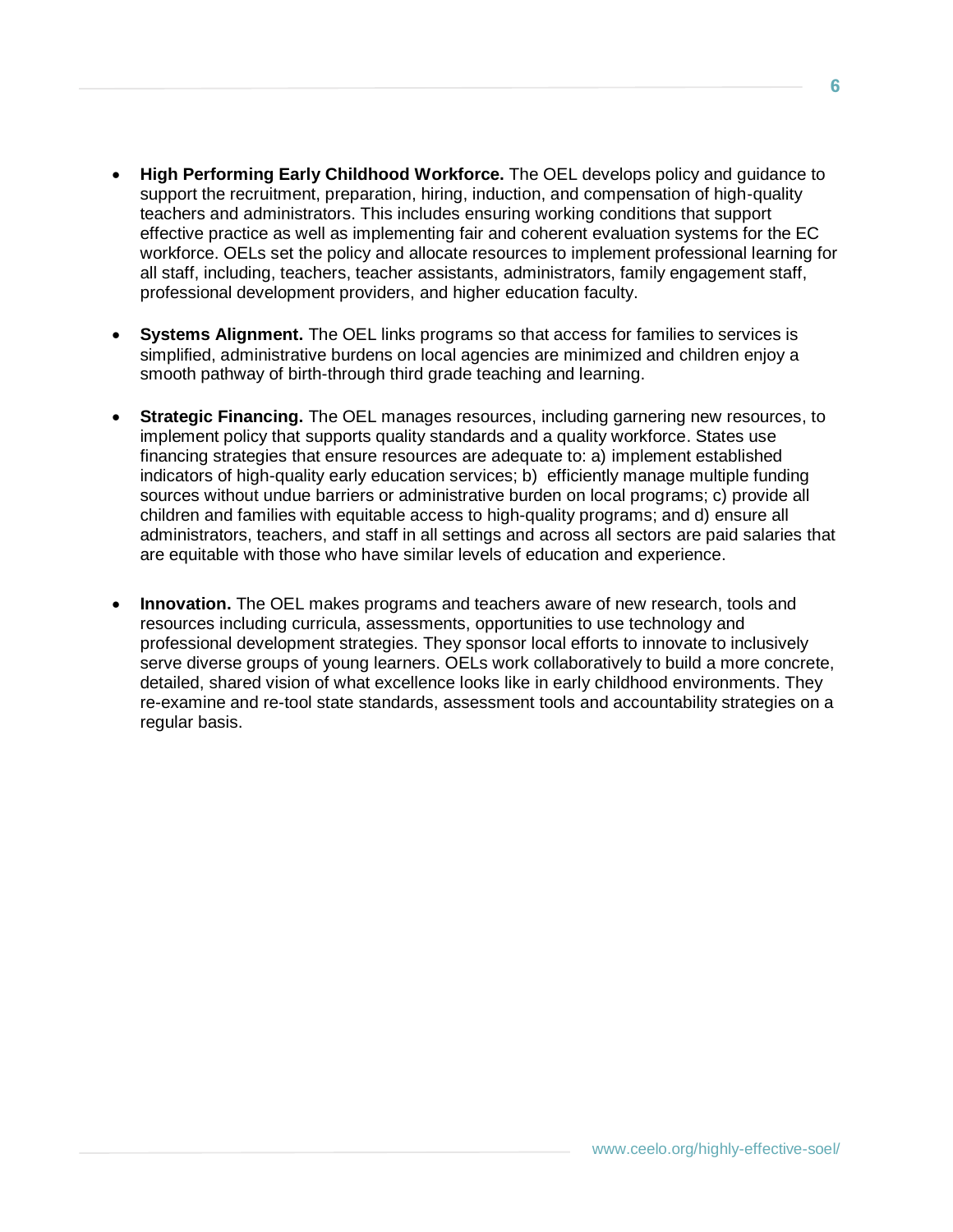# *Leadership and Staff Capabilities: What Leaders and Staff of Highly Effective OELs Know and Are Able to Do*

*The OEL relies upon sustained and recognized leadership, management and early childhood expertise. Staff are well-trained in early childhood education and demonstrate in-depth experience as teachers and administrators in the range of early learning settings, content, and programs. They know, are known by, and are respected by, their state's early childhood and public education communities. Highly effective OEL's have strong leadership and sufficient staffing to develop and implement policies and programs designed to improve outcomes for young children.* 

- **OEL leaders are adaptive and innovative**. OEL leaders demonstrate perseverance, fortitude, creativity and courage. They take a long-term and big picture perspective. They are creative and nimble in identifying and pursuing next steps. They are accepting of the reality of having to live with tension and have a tolerance for ambiguity. They understand the political, social and economic context of their states, as well as values regarding children and families, particularly in areas policymakers may be willing to invest.
- **OEL professionals are well-trained in research-based child development and early childhood pedagogy, curriculum, observation, and assessment**. They are fluent in early childhood policy and systems, funding mechanisms, program models, varied federal and state programs and services, and have strong relationships with leaders and staff across the early childhood system.
- **OEL professionals use effective management strategies.** OEL leaders and staff ensure the office complies with state and federal government regulations and requirements as appropriate to their assignments. They are able to work creatively and seek new tools and solutions when needed to get things done.
- **OEL leaders and professionals are excellent communicators.** They effectively present verbally and in writing and are adept at responding to questions. They communicate effectively with both high-level and mid-level state officials; employees and partner agencies; staff at all levels within state agencies; early childhood and public education communities; and leaders working in politics, policy, business, government and civic organizations as well as in the media.
- **OEL leaders and professionals are well-versed in [systems thinking](http://ceelo.org/wp-content/uploads/2018/05/Ceelo_2018_Booklet.pdf) and analytical skills***.* They recognize the importance of seeing and understanding the big picture, making meaningful connections within and across systems, surfacing and testing assumptions, observing how elements within a system change over time,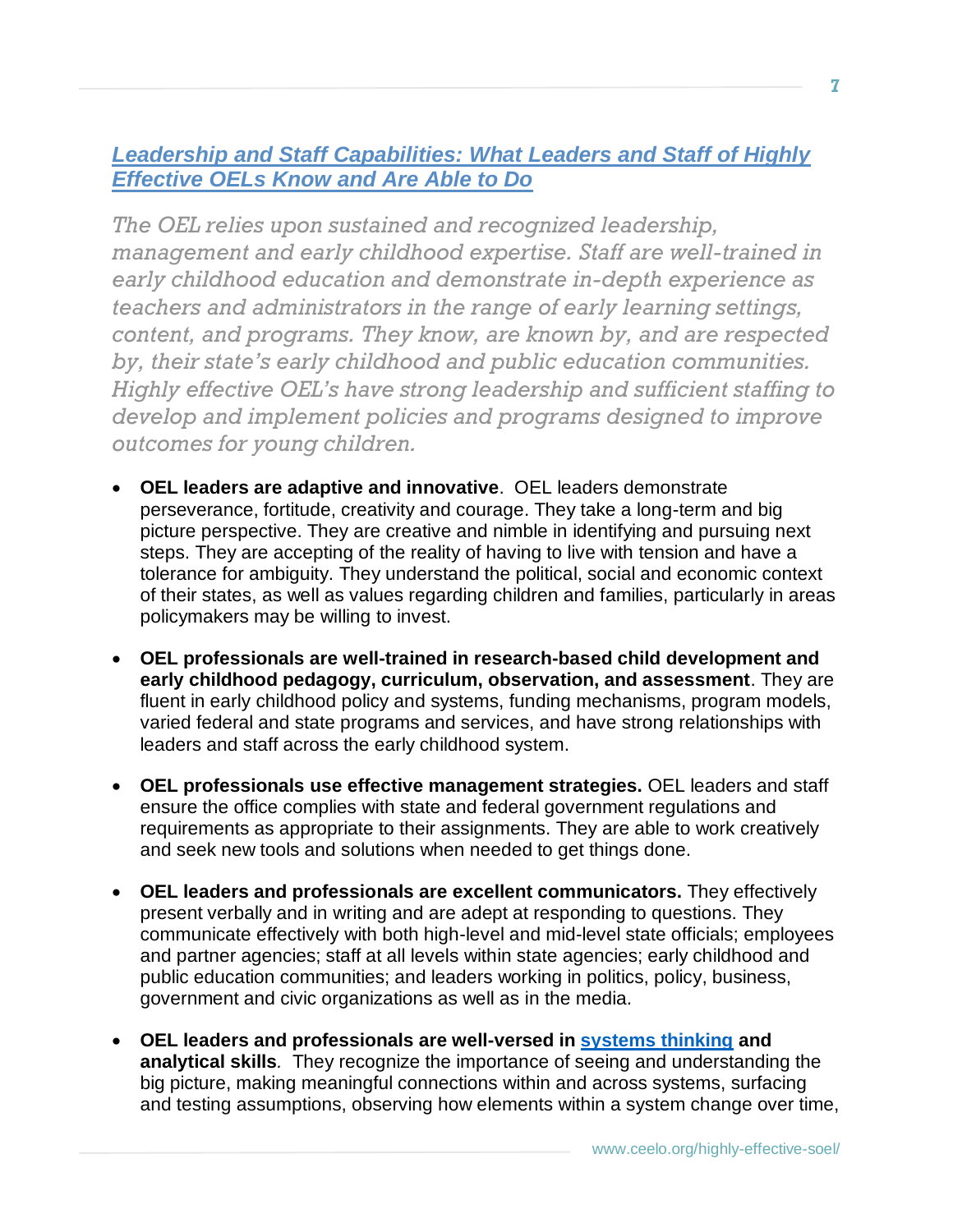considering issues fully and resisting the temptation to jump to an easy conclusion, recognizing that a systems structure generates its results, and identifying the circular nature of complex causal relationships. Moreover, they regularly consider how mental models affect current and future reality, change perspective to increase their understanding, use their understanding of the system structure to leverage solutions to persistent challenges, possible unintended consequences of actions, the impact time delays will have on desired outcomes, and how to use data to inform policy.

- **OEL leaders and professionals view themselves as responsible for change and improvement.** They are self-aware, recognizing their roles, as well as strengths and weaknesses. They seek opportunities for personal learning and improvement and are able to address challenges with creative solutions.
- **OEL leaders are committed to equity.** They are committed to identifying disparities and addressing them because they know that race, class and culture impact outcomes and opportunities for children. They are aware that making progress in early education requires personal, active leadership.